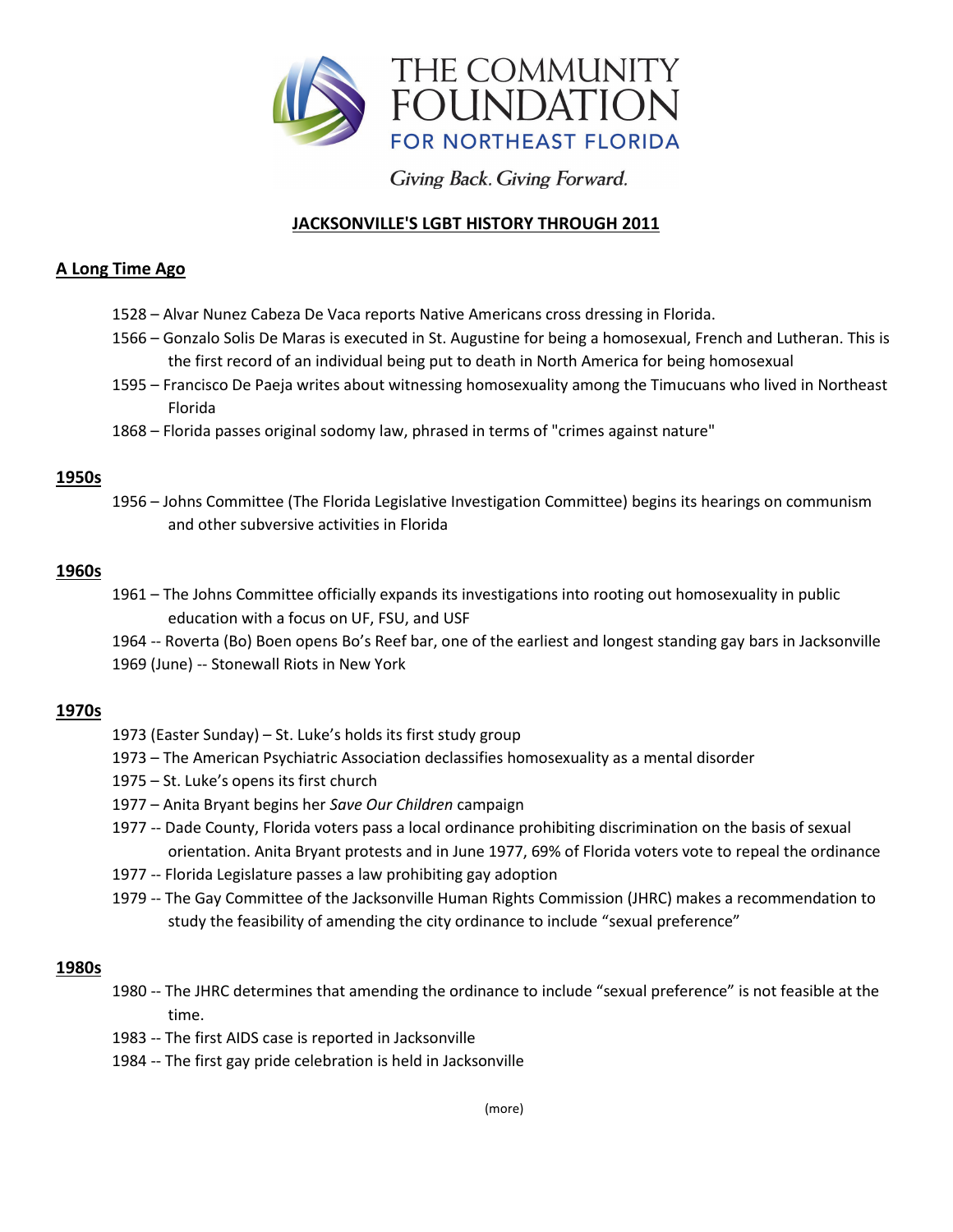#### **1990s**

- 1990 LGCA (Lesbian and Gay Community Association) is formed
- 1990 First edition of Out and About in Jacksonville published
- 1991 Disney Gay Days begin
- 1992 Jacksonville's PFLAG chapter opens
- 1992 AIDS Memorial Quilt visits Jacksonville, more than 10,000 attend
- 1993-1995 -- Diagnoses and deaths from HIV/AIDS among MSM in Duval County hit their peak
- 1993 -- St. John's Horizon House opens, housing for people with AIDS; a collaborative effort of St. John's Cathedral and Memorial Hospital
- 1993 -- BRAIDS Committee forms to raise money for grants to LGBT & AIDS organizations
- 1994 -- JASMYN formally established
- 1994 Jacksonville Gay Chorus formed
- 1995 -- JASMYN awarded first grant from Florida Department of Health & Rehabilitative Services for HIV prevention work with youth
- 1996 -- JASMYN's first support groups are hosted in the Murray Hill Public Library
- 1996 PFLAG awards its first college scholarships
- 1997 -- Jacksonville Gay Chorus is invited to participate in opening of the Times-Union Center for the Performing Arts
- 1999 Jacksonville Jaguars Foundation becomes the only NFL team to support LGBT youth with its grant to JASMYN
- 1999 JASMYN House opens
- 1999 -- Equality Florida holds its first event in Northeast Florida

#### **2000s**

- 2000 -- JASMYN hosts city's first gay and lesbian film festival
- 2000 -- First openly transgendered person on Duval County Democratic Executive Committee
- 2001 Northeast Florida Safe Schools Coalition founded to promote safe schools for all in Northeast Florida
- 2001 JASMYN hosted the first annual Alternative Gay Youth Prom
- 2001 -- Transgendered activist and JASMYN volunteer, is shot to death December 13 outside of her home in Jacksonville. She had led protests against Winn-Dixie after the company fired a truck driver who admitted he cross-dressed.
- 2002 -- Sexual orientation is included in Duval County Public Schools' hate crimes policy
- 2002 -- Janet Reno, candidate for governor, meets with LGBT community at Fuel Coffee House in 5 Points; considered a first to have a candidate in Northeast Florida reach out to LGBT community
- 2003 -- LGBT residents held meetings to discuss an amendment to the Jacksonville Human Rights ordinance to include "sexual orientation and gender identity." The committee meets with the JHRC executive director. Nothing further happens.
- 2003 The U.S. Supreme Court strikes down laws prohibiting sex between same gender couples (Texas v Lawrence).
- 2003 JASMYN launches the LGBT Youth In Foster Care Task Force with support from Department of Children and Families, Family Support Services, and Jewish Family and Community Services
- 2005 UNF adds sexual orientation to its nondiscrimination policy